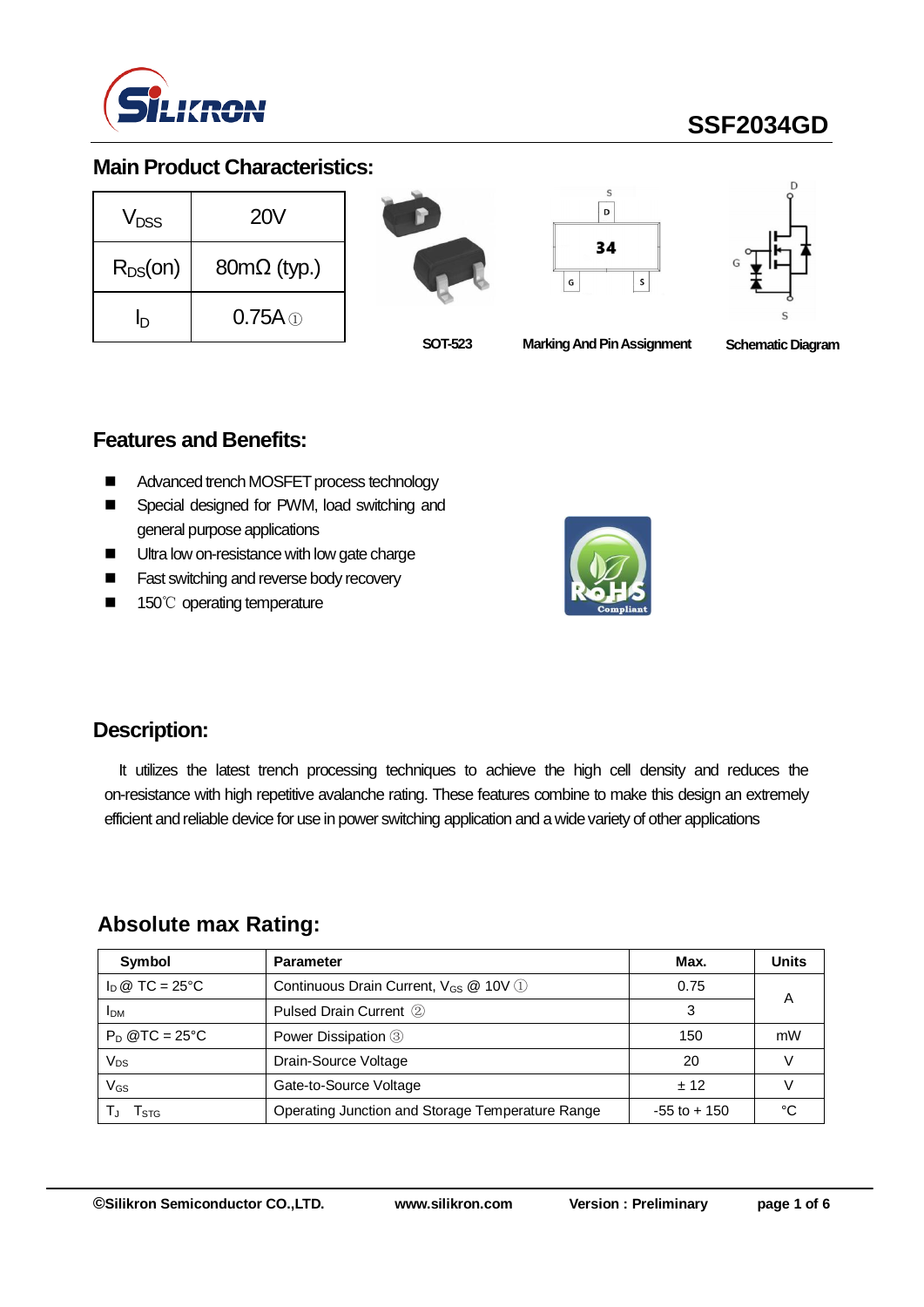

### **Thermal Resistance**

| Symbol         | <b>Characterizes</b>                                    | Typ. | Max. | <b>Units</b>   |
|----------------|---------------------------------------------------------|------|------|----------------|
| $R_{\theta$ JA | 10s)<br>Junction-to-ambient( $t$<br>$\mathfrak{B}$<br>∽ |      | 833  | $^{\circ}$ CMV |

## **Electrical Characterizes** @T<sub>A</sub>=25℃ unless otherwise specified

| Symbol           | <b>Parameter</b>                     | Min. | Typ. | Max.  | <b>Units</b> | <b>Conditions</b>                                    |
|------------------|--------------------------------------|------|------|-------|--------------|------------------------------------------------------|
| $V_{(BR)DSS}$    | Drain-to-Source breakdown voltage    | 20   |      |       | V            | $V_{GS} = 0V$ , $I_D = 250 \mu A$                    |
|                  | Static Drain-to-Source on-resistance |      | 80   | 380   | $m\Omega$    | $V_{GS} = 4.5V I_D = 0.65A$                          |
| $R_{DS(on)}$     |                                      |      | 160  | 450   |              | $V_{GS} = 2.5 V, I_D = 0.55 A$                       |
|                  |                                      |      | 420  | 800   |              | $V_{GS} = 1.8 V, I_D = 0.45 A$                       |
| $V_{GS(th)}$     | Gate threshold voltage               | 0.35 |      | 1.1   | V            | $V_{DS} = V_{GS}$ , $I_D = 250 \mu A$                |
| $I_{DSS}$        | Drain-to-Source leakage current      |      |      | 1     | μA           | $V_{DS} = 20V$ , $V_{GS} = 0V$                       |
|                  | Gate-to-Source forward leakage       |      |      | 20    | uA           | $V_{GS} = 10V$                                       |
| I <sub>GSS</sub> |                                      |      |      | $-20$ |              | $V_{GS} = -10V$                                      |
| $t_{d(on)}$      | Turn-on delay time                   |      | 6.5  |       |              |                                                      |
| $t_{r}$          | Rise time                            |      | 4.5  |       |              | $V_{GS} = 4.5V$ , $V_{DS} = 10V$ ,                   |
| $t_{d(off)}$     | Turn-Off delay time                  |      | 17.1 |       | ns           | $R_{\text{GFN}}$ =10 $\Omega$ , $I_{\text{D}}$ =0.5A |
| $t_{\rm f}$      | Fall time                            |      | 7.2  |       |              |                                                      |
| $C_{iss}$        | Input capacitance                    |      |      | 120   |              | $V_{GS} = 0V$ ,                                      |
| $C_{\rm oss}$    | Output capacitance                   |      |      | 20    | pF           | $V_{DS} = 16V$ ,                                     |
| $C_{\text{rss}}$ | Reverse transfer capacitance         |      |      | 15    |              | $f = 1$ MHz                                          |

## **Source-Drain Ratings and Characteristics**

| Symbol                     | <b>Parameter</b>                                   | Min. | Typ. | Max. | <b>Units</b> | <b>Conditions</b>       |
|----------------------------|----------------------------------------------------|------|------|------|--------------|-------------------------|
| Is                         | <b>Continuous Source Current</b><br>(Body Diode) 1 |      |      | 0.75 | A            | MOSFET symbol           |
|                            |                                                    |      |      |      |              | showing<br>the          |
|                            |                                                    |      |      |      |              | נ¦ד<br>integral reverse |
|                            |                                                    |      |      |      |              | p-n junction diode.     |
| $\mathsf{V}_{\mathsf{sp}}$ | Diode Forward Voltage                              |      |      | 1.2  |              | $IS=0.15A, VGS=0V$      |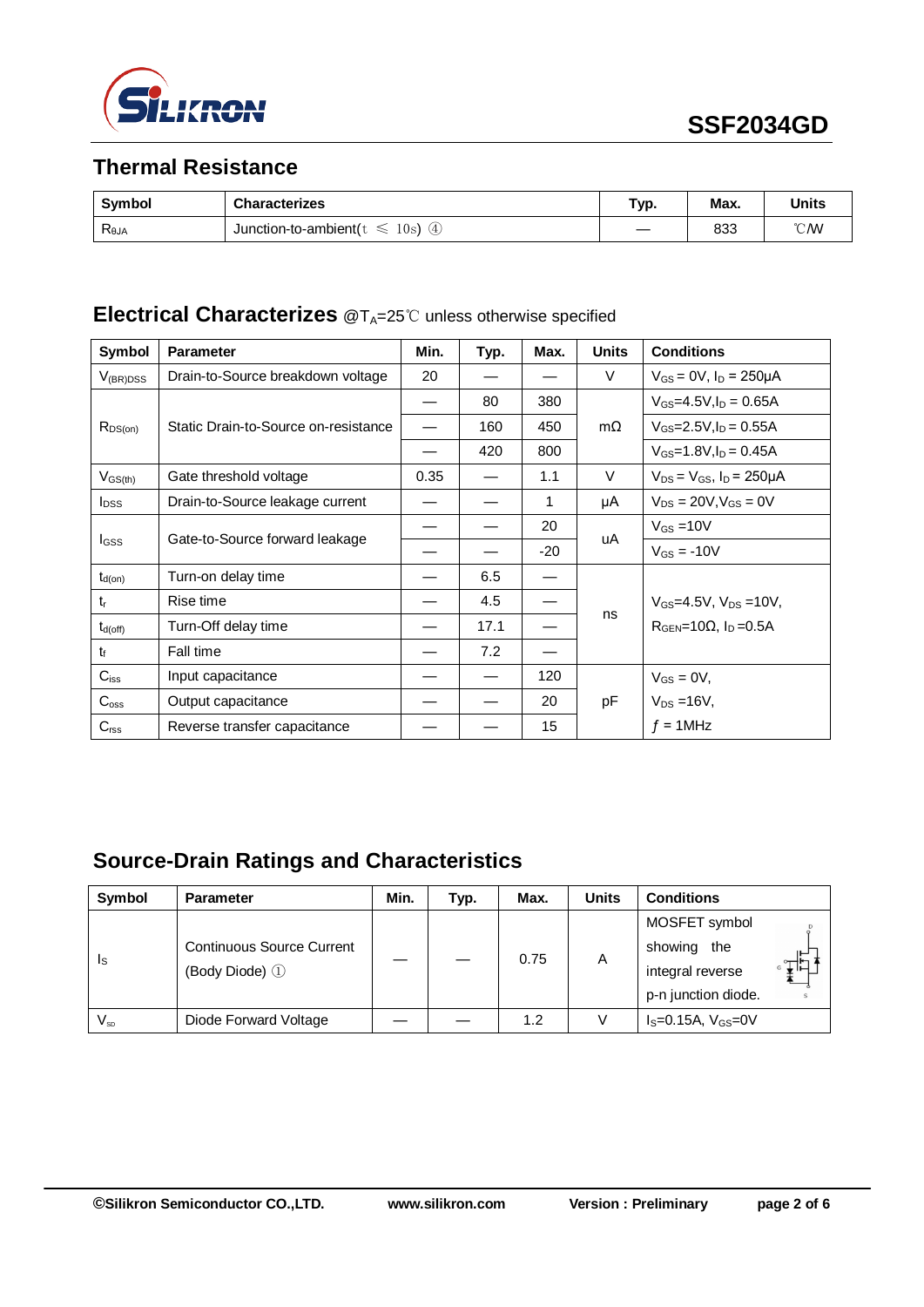

#### **Test circuits and Waveforms**

**EAS test circuits:** 



**Gate charge test circuit:** 

**Switch Waveforms:**







#### **Notes:**

①Calculated continuous current based on maximum allowable junction temperature.

②Repetitive rating; pulse width limited by max junction temperature.

- ③The power dissipation PD is based on max. junction temperature, using junction-to-case thermal resistance.
- ④The value of RθJA is measured with the device mounted on 1 in 2 FR-4 board with 2oz. Copper, in a still air environment with TA =25°C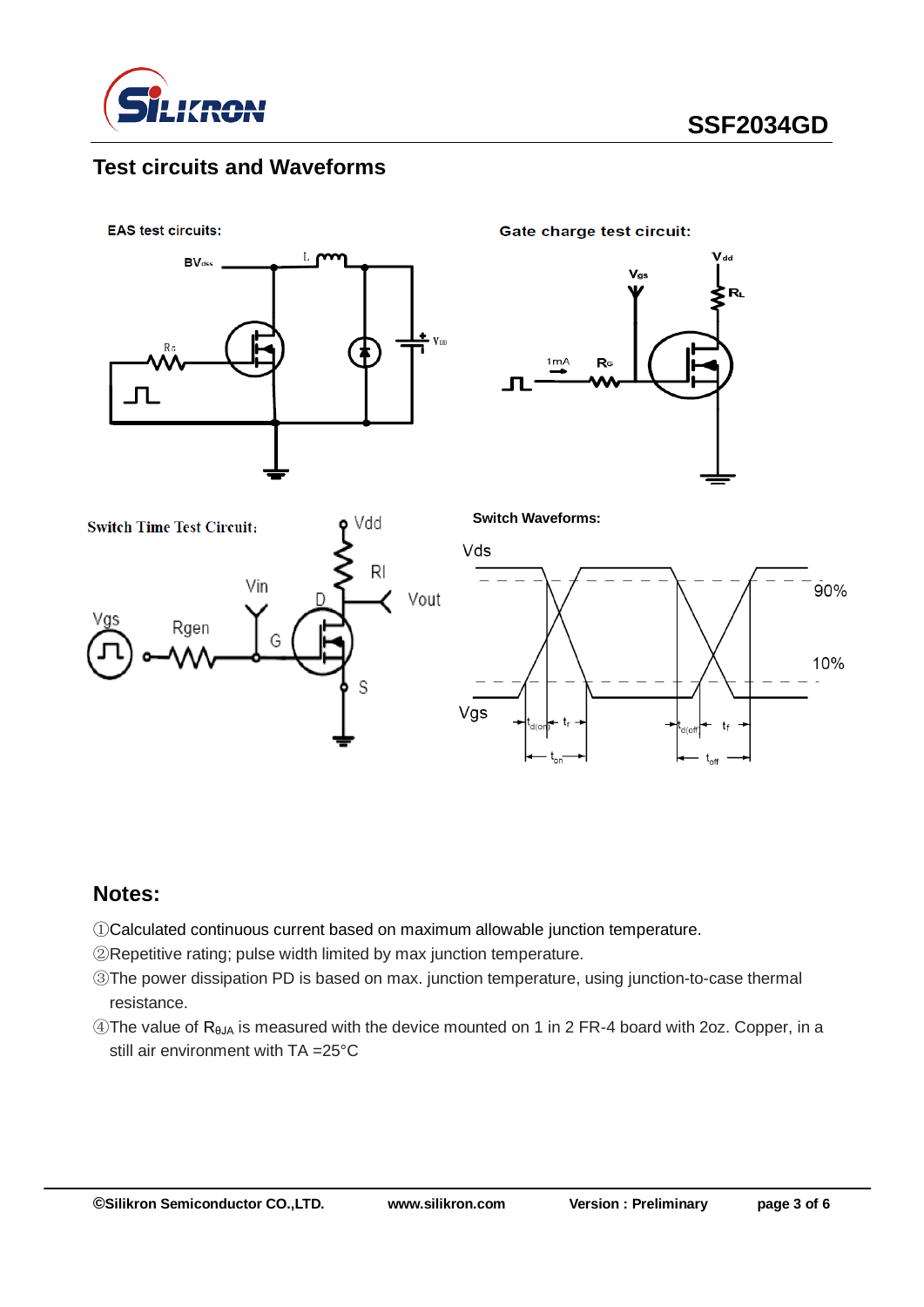

# **SSF2034GD**

### **Typical electrical and thermal characteristics**













**Figure 3. Drain Current vs. On-Resistance Figure 4. Gate-to-Source Voltage vs. On-Resistance**

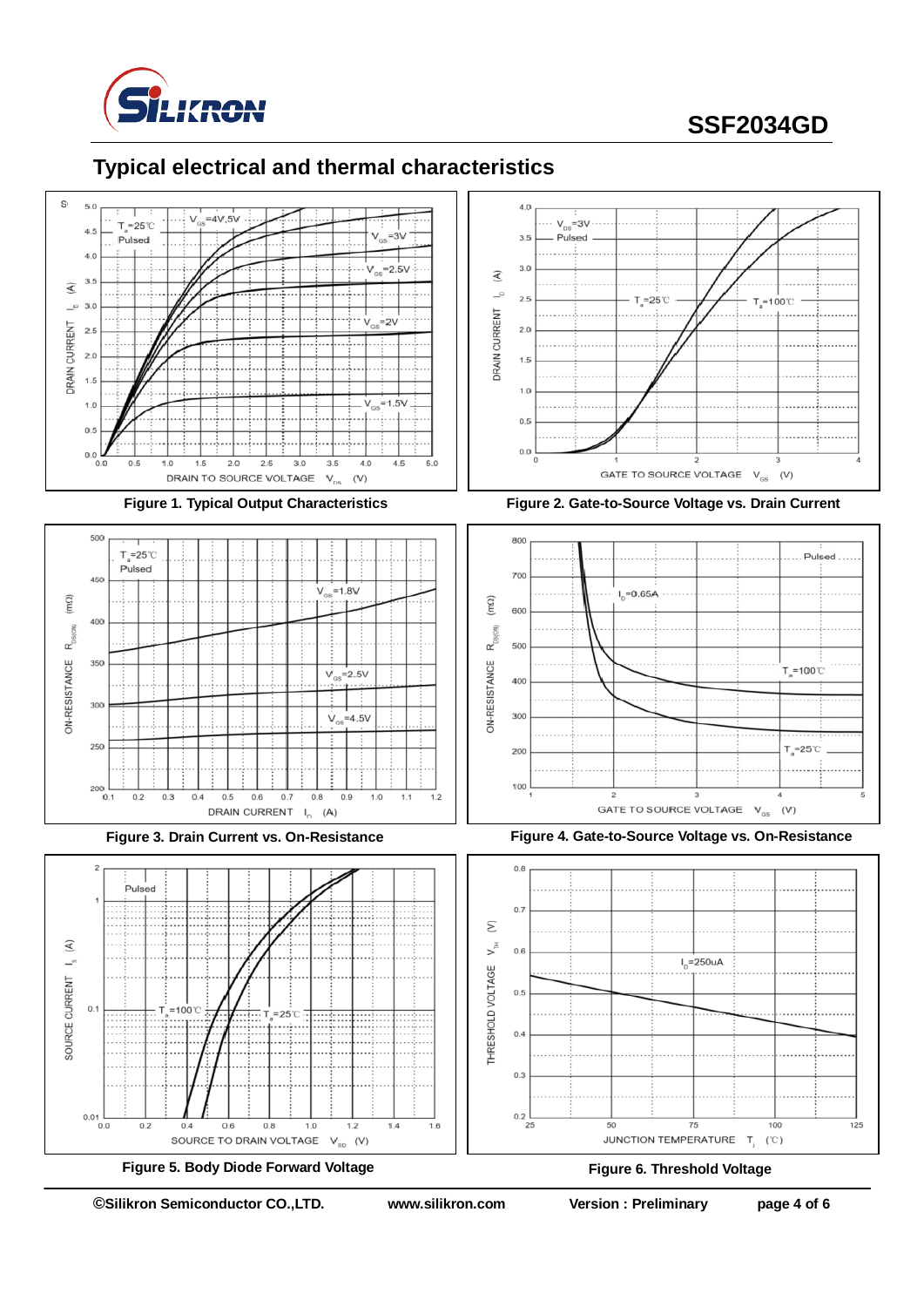

## **SSF2034GD**

## **Mechanical Data**:**SOT-523**







|                |             | <b>Dimensions In Millimeters</b> | <b>Dimensions In Inches</b> |             |  |
|----------------|-------------|----------------------------------|-----------------------------|-------------|--|
| <b>Symbol</b>  | Min.        | Max.                             | Min.                        | Max.        |  |
| A              | 0.700       | 0.900                            | 0.028                       | 0.035       |  |
| A1             | 0.000       | 0.100                            | 0.000                       | 0.004       |  |
| A2             | 0.700       | 0.800                            | 0.028                       | 0.031       |  |
| b <sub>1</sub> | 0.150       | 0.250                            | 0.006                       | 0.010       |  |
| b2             | 0.250       | 0.350                            | 0.010                       | 0.014       |  |
| C              | 0.100       | 0.200                            | 0.004                       | 0.008       |  |
| D              | 1.500       | 1.700                            | 0.059                       | 0.067       |  |
| Е              | 0.700       | 0.900                            | 0.028                       | 0.035       |  |
| E1             | 1.450       | 1.750                            | 0.057                       | 0.069       |  |
| $\mathbf e$    |             | 0.500 TYP.                       | 0.020 TYP.                  |             |  |
| e <sub>1</sub> | 0.900       | 1.100                            | 0.035                       | 0.043       |  |
| L              |             | 0.400 REF.                       | 0.016 REF.                  |             |  |
| L1             | 0.260       | 0.460                            | 0.010                       | 0.018       |  |
| $\theta$       | $0^{\circ}$ | $8^{\circ}$                      | $0^{\circ}$                 | $8^{\circ}$ |  |